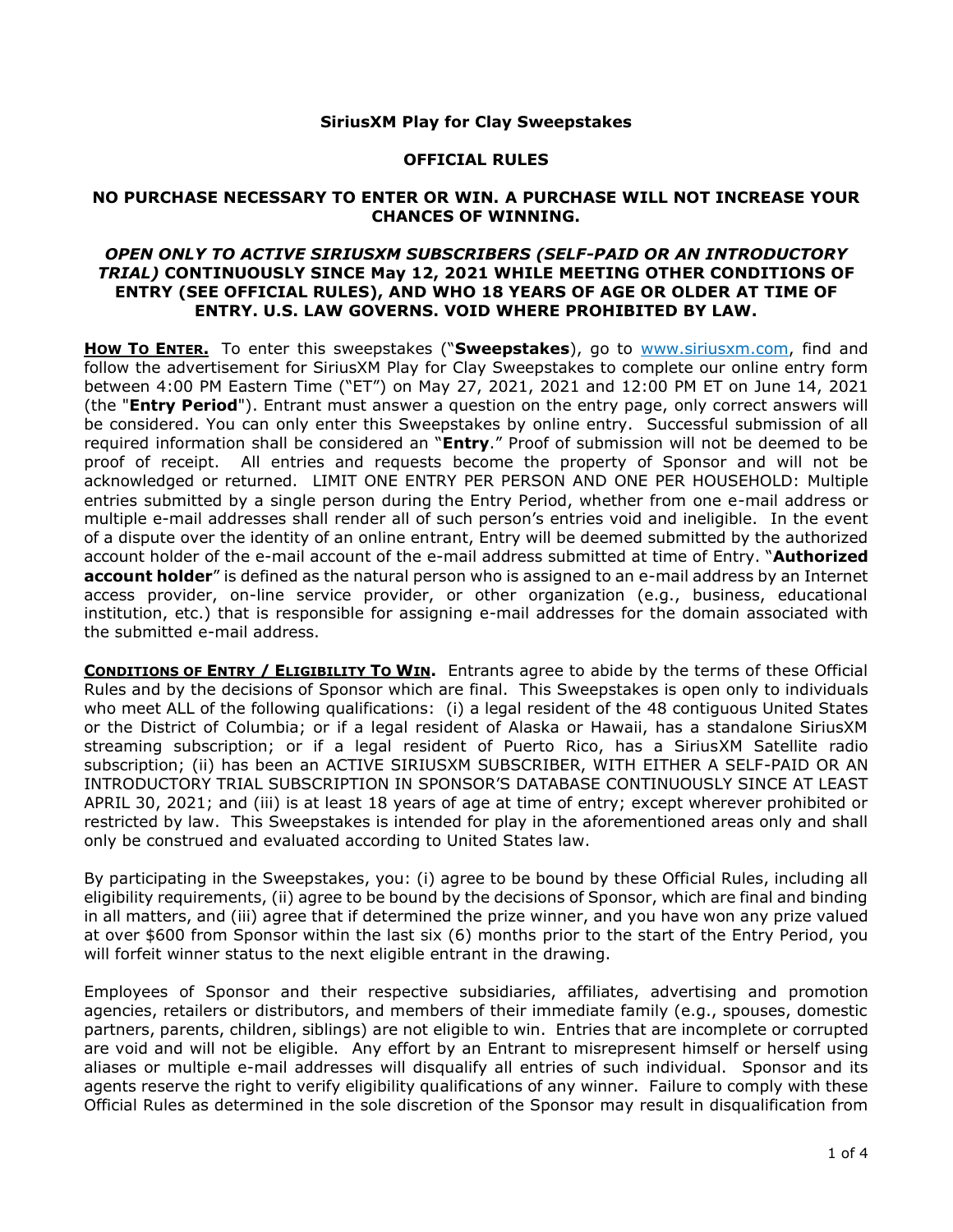the Sweepstakes. This Sweepstakes is subject to all applicable federal, state, and local laws and regulations. Void where prohibited by law.

**SPECIAL PUBLICITY NOTICE**. By entering this Sweepstakes, you grant to Sponsor and its promotional agents your express permission (except where prohibited by law) to use your original submission on the radio for entertainment purposes (without identifying you by full name), without further compensation. Also, by entering this Sweepstakes, if you are selected as a potential winner, you grant to Sponsor and their respective promotional agents your express permission (except where prohibited by law) to use your name, identity, description of prize won, hometown and likeness, if applicable, for promotional purposes, in any media now known or hereafter developed, including on the radio, and including for "live notification" of potential winner status purposes, without further compensation. Even though you consent to all the above, Sponsor has no obligation to do any of it. See more details at "WINNER / SELECTION / AGREEMENTS" below.

**PRIZE**. One (1) Grand Prize will be awarded to one winner using the selection process described below and satisfaction of eligibility requirements set forth above, consisting of:

- (a) one (1) Lacoste Gift Card
- (b) one (1) Wine & Chocolate Duo
- (c) one (1) Box of Macaroons
- (d) one (1) Tennis Magazine Subscription
- (e) one (1) Stefanos Tsitsipas autographed racquet
- (f) one (1) SiriusXM All Access one-year subscription
- (g) one (1) Roland Garros Merchandise Gift Pack

Aggregate ARV of all prizes is \$2,021.

Terms and conditions of issuers' gift cards, if applicable, will apply. No prize substitution, cash substitution, or assignment or transfer of prizes is permitted, except by Sponsor who may substitute a prize of equal or greater value if any portion of the advertised prize becomes unavailable. In no event shall more than the number of stated prizes be awarded. All prizes are intended to be awarded. Any un-used elements of the Grand Prize will be forfeited, will not be redeemable for cash, and may not reduce the prize value awarded for tax purposes. All federal, state, local and other taxes, costs, and expenses relating to the use, acceptance and possession of the prize are the sole responsibility of the winner. Winner will receive an IRS Form 1099 for the actual value of prize awarded. Actual retail value of prize depends upon location of winner and fares at time of departure.

**ODDS**. Odds of winning depend upon the number of eligible entries received during the Entry Period. This Sweepstakes is intended to be advertised as follows: (1) on the radio on various music, talk, entertainment and sports channels on both Sirius and XM Radio, (2) on the internet on various music, talk, entertainment and sports websites and SiriusXM channel pages at [www.siriusxm.com,](http://www.siriusxm.com/) (3) on Facebook, Twitter, and other social media sites, (4) by unsponsored and sponsored members of the public in social media and online communities, and possibly (5) via selected versions of the SiriusXM weekly e-newsletter "The Hear & Now" which versions contain banner advertisements for our Sweepstakes that are delivered to a minimum of approximately 13,000,000 email addresses.

**WINNER / SELECTION / AGREEMENTS.** The winner will be determined in a random drawing to be held on or about **June 15, 2021** following the close of the Entry Period from among all eligible entries received under the supervision of Sponsor whose decisions are final and binding in all respects. Selected Grand Prize Winner will be notified by telephone using information provided at time of entry and must respond within one (1) business day to give a valid email address where notification of potential winner status and required documents as described below can be sent.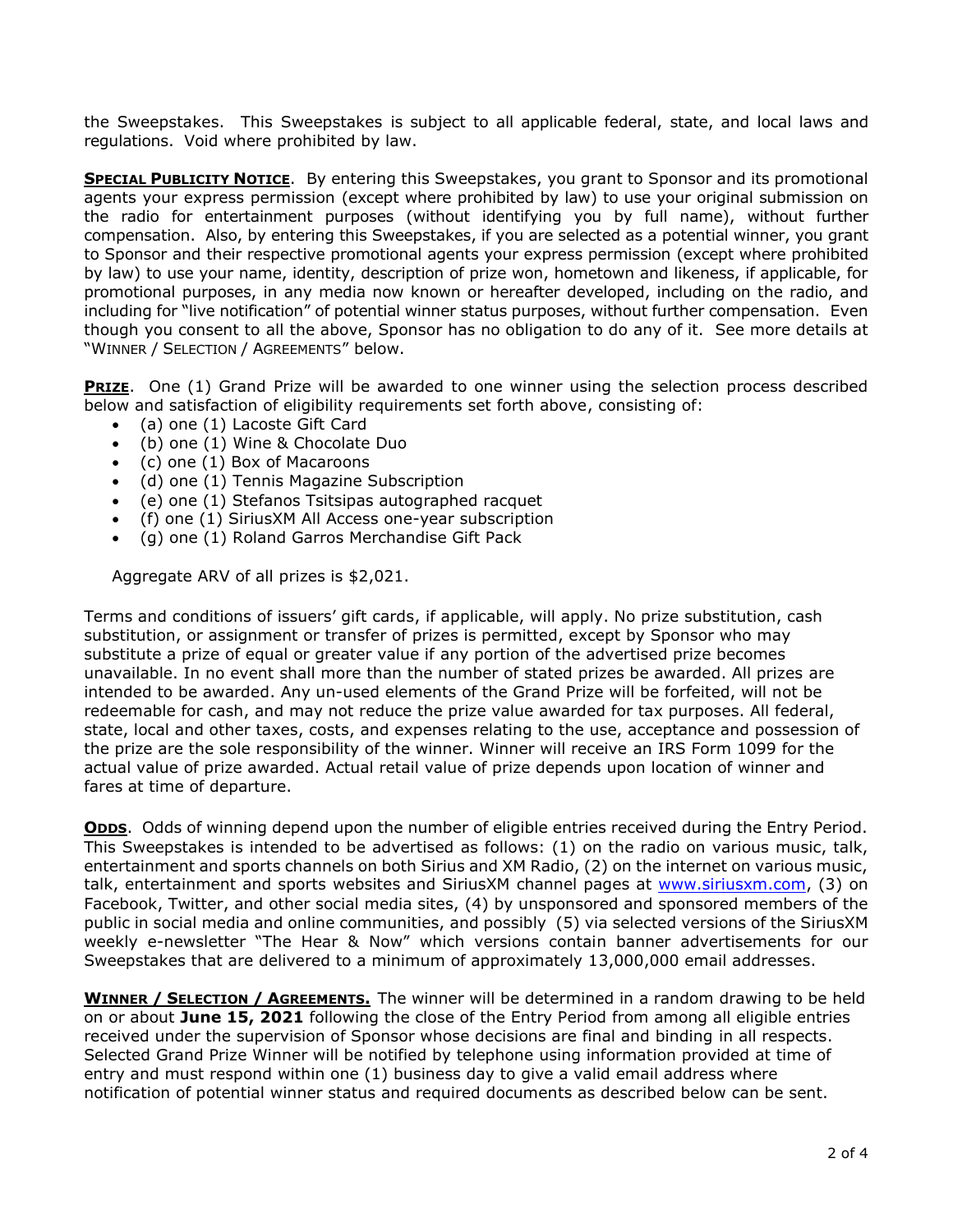Except where prohibited, acceptance of prize constitutes winner's consent, and winner will be required to sign a release, to allow Sponsor and its promotional agents to use winner's name, likeness, photo, video footage, and/or biographical data for advertising and promotional purposes, without additional compensation, in perpetuity, in all media, now known or hereafter developed, in connection with Sponsor, this sweepstakes, the Sponsor's web sites, and the Events. Winner and winner's guest(s) will be required to sign and return to Sponsor an Affidavit of Eligibility, Publicity & Liability Release ("**Affidavit**") (where permitted by law) and/or IRS Form W-9 (if required by IRS regulations), prior to and as a condition of acceptance of prize, WITHIN ONE (1) BUSINESS DAY OF THE DATE OF THE NOTIFICATION or prize will be forfeited and an alternate winner selected. Prize will be awarded within 45 days after receipt and verification of completed prize notification. If prize notification is undeliverable, or if a potential winner does not respond to the prize notification telephone call within the time specified or if the potential winner cannot be contacted for any reason, including an invalid telephone number, if the Affidavit is not complete and received by Sponsor within the time required, or in the event of non-compliance with these Official Rules, the prize will be forfeited, and an alternate winner will be selected at random from the remaining eligible entries.

**PRIVACY NOTICE / MARKETING**. By entering this Sweepstakes, any personal information Entrants submit will be disclosed to the Sponsor and will be used only by us consistent with our privacy policy. Sponsor may use entrants' personal information, including postal and e-mail addresses, to contact entrants regarding SiriusXM goods and services and any other offers and/or promotions that we believe might be of interest to entrants. (If you have previously asked us not to send you promotional emails, your Entry into this promotion will cause you to receive emails related only to this promotion.)

Special Note: We will make no use of your telephone number or date of birth as a result of your Entry except to contact potential winner and to verify your eligibility to enter. This promotion may be advertised on Facebook, but Entrants will be providing information to Sirius XM Radio Inc. and not to Facebook. Be sure to read the SiriusXM Radio Privacy Policy at [www.siriusxm.com/privacy.](http://www.siriusxm.com/privacy)

**GENERAL CAUTION / RELEASE**. Sponsor reserves the right to permanently disqualify any person it believes has violated these Official Rules. If, in Sponsor's opinion, there is any suspected or actual evidence of electronic or non-electronic tampering with any portion of this Sweepstakes, or if technical difficulties or technical corruption (including a computer virus or system malfunction) compromise the integrity of the Sweepstakes, Sponsor reserves the right to terminate the Sweepstakes and select winner from among all eligible entries received prior to termination. Should the Sweepstakes be terminated prior to the stated expiration date, notice will be posted at [www.siriusxm.com.](http://www.siriusxm.com/) Any attempt to deliberately damage the content or operation of this drawing is unlawful and subject to legal action by the Sponsor and its agents. You agree, on your own behalf, and on behalf of your heirs, executors, administrators, legal representatives, successors and assigns ("**Releasing Parties**"), hereby release, and agree to defend, indemnify, and hold harmless the Sponsor and those working on their respective behalves, and all other businesses involved in this Sweepstakes (including prize vendor/provider), as well as each of their respective employees, officers, directors, agents and representatives, successors and assigns ("**Released Parties**"), from any and all actions, causes of action, suits, debts, dues, sums of money, accounts, reckonings, covenants, contracts, controversies, agreements, promises, trespasses, lost profits, indirect or direct damages, consequential damages, incidental damages, punitive or exemplary damages, including for injury and death, judgments, extent, executions, claims and demands whatsoever, in law, admiralty or equity, whether known or unknown, foreseen or unforeseen, against Released Parties which any one or more of the Releasing Parties ever had, now have or hereafter can, shall or may have, whether known or unknown, asserted or non-asserted, which may in any way arise out of or relate to your participation in this Sweepstakes or the awarding, acceptance and use or misuse of a prize, including travelling to and attendance at the Event.